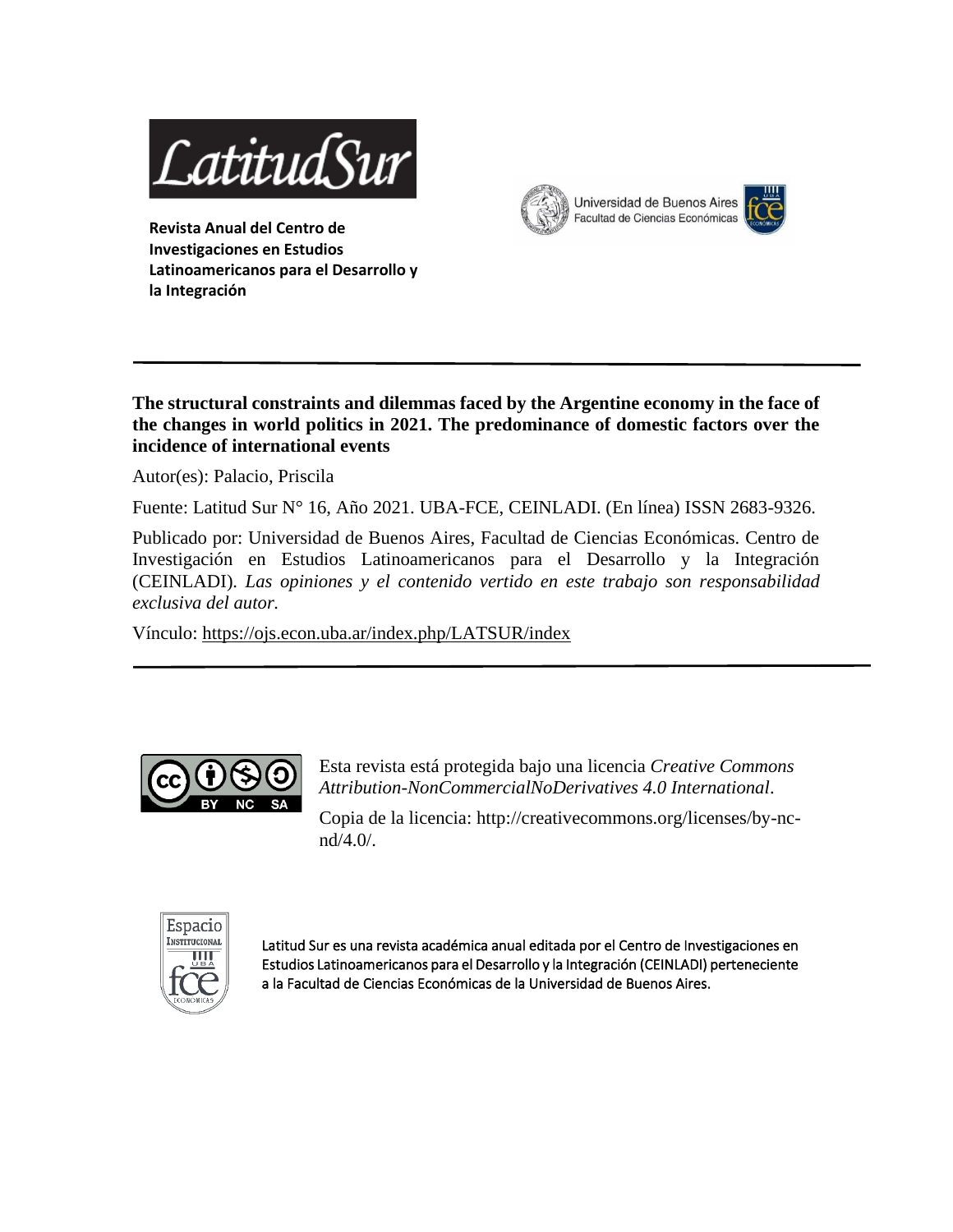*Artículo original de investigación*

## **THE STRUCTURAL CONSTRAINTS AND DILEMMAS FACED BY THE ARGENTINE ECONOMY IN THE FACE OF THE CHANGES IN WORLD POLITICS IN 2021. THE PREDOMINANCE OF DOMESTIC FACTORS OVER THE INCIDENCE OF INTERNATIONAL EVENTS<sup>1</sup>**

### *Priscila Palacio<sup>2</sup>*

UNIVERSIDAD DE BUENOS AIRES (ARGENTINA)

### **Abstract**

The Argentine economy has been experiencing a structural crisis for almost a decade, immersed in persistent stagnation with short-term crisis and inflation that is well above the world average. In this context, Alberto Fernández's management to face the pandemic prematurely prioritized the health situation over economic activity, which aggravated the stagflation inherited from the last year and a half of Macri's administration.

In 2020, Argentina evidenced a profound drop in real GDP, even compared to other countries in South America. In addition, poverty increased, and the economy experienced a significant decrease in the purchasing power of workers, especially those of the middle class.

Although in 2021, the economy showed a rebound after the pronounced fall that it had the previous year, mainly due to the lift of the sanitary restrictions since the end of 2020, the growth took place in a closed economy, with strict exchange controls, high inflation, and economic informality.

If we consider recent history, it could be said that the Argentine economic crisis responds more to domestic than international factors.

### **Keywords**

Argentine economy 2021 – structural constraints – changes in world politics - domestic factors

<sup>1</sup> Fecha de recepción: 15/10/21. Fecha de aceptación: 19/11/21.

<sup>2</sup> Silvana Priscila Palacio Priscila Palacio is a Ph.D. in International Relations and a Magister in International Economic Relations. She is an Associate Professor and Postgraduate Professor at the University of Buenos Aires, School of Economic Sciences. She is Head of Scientific Research Projects (UBACYT) at the University of Buenos Aires from 2010 to the present, and her research field is International Economics and Economic History. As a Senior Researcher, she works for national and international academic institutions and is the author of many books and articles. Currently, she heads the UBACYT Research Project: "Domestic changes (economic and political) in Argentina versus the changes in world paradigms: power actors, diplomacy, cycles, and structural restrictions (1989-2019). A comprehensive study from the International Political Economy and History". <https://orcid.org/0000-0002-9773-4160> [prisilun@gmail.com](mailto:prisilun@gmail.com)

*Latitud Sur N° 16, Año 2021. Universidad de Buenos Aires, Facultad de Ciencias Económicas, Centro de Investigación en Estudios Latinoamericanos para el Desarrollo y la Integración (CEINLADI). (En línea) ISSN 2683-9326.*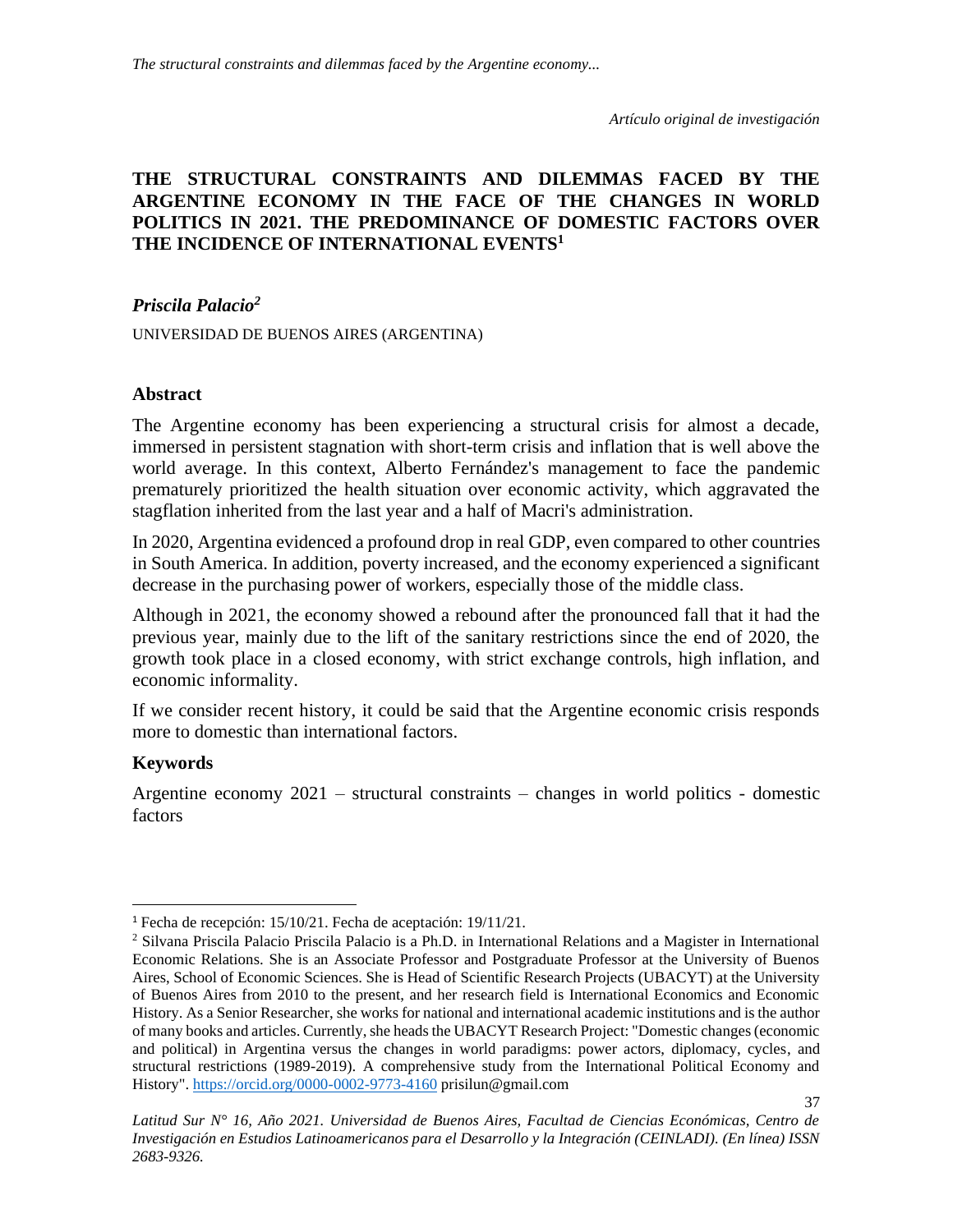# **LOS CONDICIONAMIENTOS ESTRUCTURALES Y DILEMAS QUE ENFRENTA LA ECONOMÍA ARGENTINA ANTE EL CAMBIO DE CONTEXTO INTERNACIONAL EN 2021. LA PREPONDERANCIA DE LOS FACTORES DOMÉSTICOS SOBRE LA INCIDENCIA DE LOS SUCESOS INTERNACIONALES**

## **Resumen**

La economía argentina vive una crisis estructural desde hace casi una década, inmersa en un estancamiento persistente con crisis de corto plazo e inflación muy por encima del promedio mundial. En este contexto, la gestión de Alberto Fernández para enfrentar la pandemia priorizó prematuramente la situación de la salud sobre la actividad económica, lo que agravó la estanflación heredada del último año y medio de la administración de Macri.

En 2020, Argentina evidenció una profunda caída del PIB real, incluso en comparación con otros países de América del Sur. Además, la pobreza aumentó y la economía experimentó una disminución significativa en el poder adquisitivo de los trabajadores, especialmente los de clase media.

Si bien en 2021 la economía mostró un repunte luego de la pronunciada caída que tuvo el año anterior, principalmente por el levantamiento de las restricciones sanitarias desde fines de 2020, el crecimiento se dio en una economía cerrada, con estrictos controles cambiarios, alta inflación e informalidad económica.

Si consideramos la historia reciente, se podría decir que la crisis económica argentina responde más a factores domésticos que internacionales.

### **Palabras clave**

Economía argentina 2021 – condicionamientos estructurales – cambios internacionales – factores domésticos

### **Introduction**

The Argentine economy has been experiencing a structural crisis for almost a decade, immersed in persistent stagnation with short-term crisis and inflation that is well above the world average. In this context, Alberto Fernández's management to face the pandemic prematurely prioritized the health situation over economic activity, which aggravated the stagflation inherited from the last year and a half of Macri's administration.

In 2020, Argentina evidenced a profound drop in real GDP, even compared to other countries in South America. In addition, poverty increased, and the economy experienced a significant decrease in the purchasing power of workers, especially those of the middle class (Palacio, 2020).

Although in 2021, the economy showed a rebound after the pronounced fall that it had the previous year, mainly due to the lift of the sanitary restrictions since the end of 2020, the growth took place in a closed economy, with strict exchange controls, high inflation, and economic informality.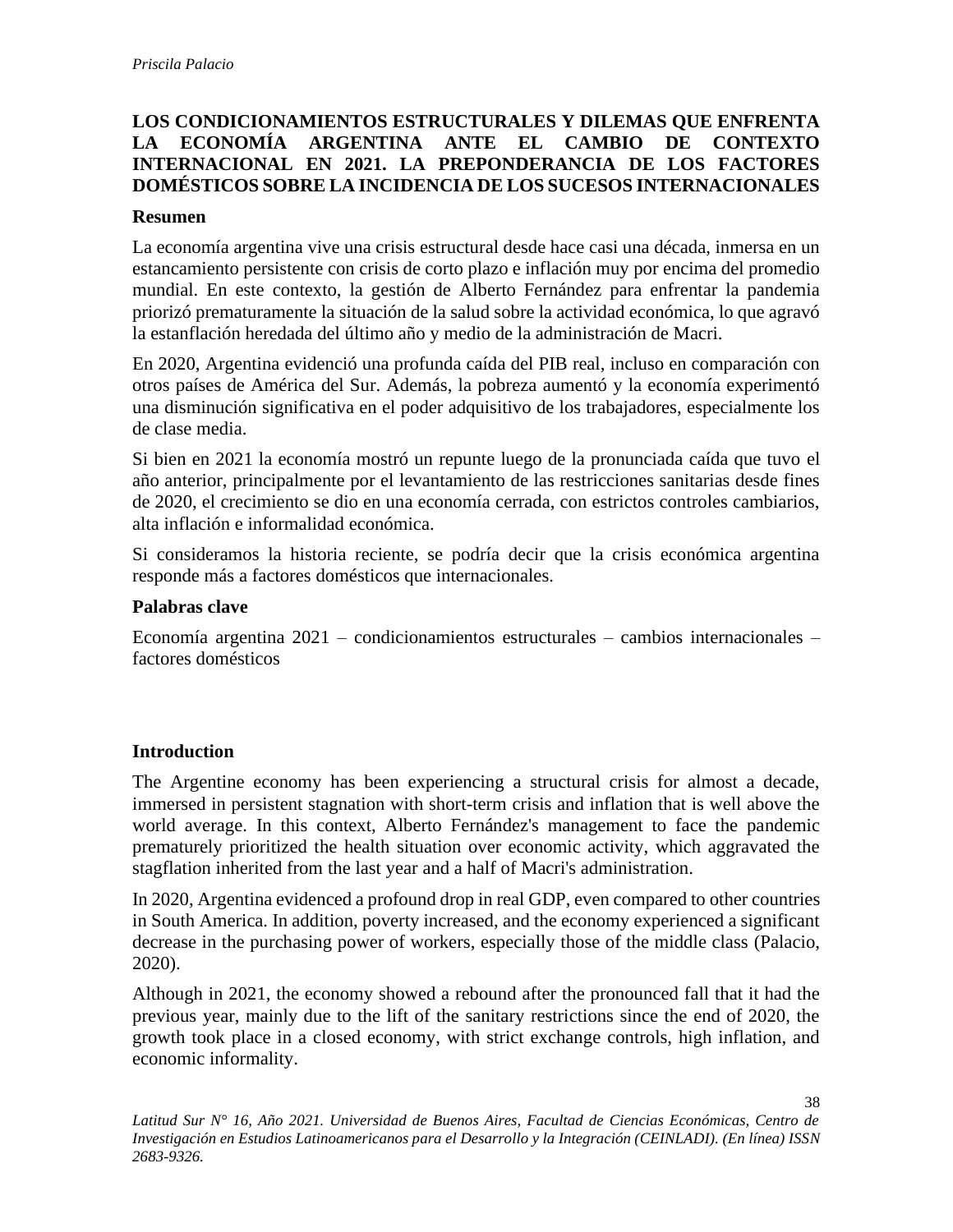If we consider recent history, it could be said that the *Argentine economic crisis responds more to domestic than international factors*. In Fernández's first year, the Argentine trade balance was favorable, but this result was obtained under a semi-closed economy model, in which foreign direct investment was scarce, even though the government successfully renegotiated the debt with the bondholders. On the other hand, the Central Bank faced a significant fall in reserves -even in rigid exchange controls, which shows the distrust in the value of the currency -product of the constant monetary issue, the historical problem of the fiscal deficit, the permanence of a parallel foreign exchange market, among other aspects. Likewise, if we consider that during the administration of the previous president Macri, Argentina obtained historical financing from the IMF and, a part of those reserves was squandered -in the speculative crises of 2018, 2019, and 2020, it is clear that *external financing is not enough to generate confidence in the Argentine economy.*

Another issue is that Argentina, mired in a structural economic crisis, faces some political uncertainties that undoubtedly influence the development of the economy. Among others, the lack of leadership that some attribute to President Fernández and the decision-making power that his vice-president Fernández de Kirchner retains, along with sectors called Kirchneristas. This raised some concerns in part of Fernández's electoral base, especially in the political sector close to the president (called albertismo), revealing a double command that has not been common in the country's political history (traditionally presidential).

Therefore, the development of the Argentine economy is closely linked to internal factors economic and political, although international contexts can aggravate or qualify the crisis. The inauguration of President Biden in the United States and the prospects for greater flexibility in spending in that country suggested a scenario of possible depreciation of the dollar and a rise in raw material prices, which allowed forecasting a favorable context for Argentine exports (in 2021). However, there are no guarantees that a favorable international context could translate into stability and sustainable growth for the Argentine economy.

Furthermore, in September 2021, the government lost the primary legislative elections, suggesting that Fernández could turn to monetary and fiscal tools to secure electoral support for his second half of administration. This could imply that inflation may continue to be a problem in the Argentine economy.

## **The Argentine economy: between the pandemic and structural restrictions**

The Argentine economy has been experiencing a structural crisis for almost a decade, immersed in persistent stagnation with short-term crisis and inflation that is well above the world average. In this context, Alberto Fernández's management to face the pandemic prematurely prioritized the health situation over economic activity, which aggravated the stagflation inherited from the last year and a half of Macri's administration (Palacio, July 2020).

At the World Economic Forum in Davos, in January 2021, President Fernández spoke of leaving behind that unhappy capitalism, alluding to Luigino Bruni's book. He talked about "a global solidarity pact ... (in which) we have to overcome the opulent unhappiness of societies that discard the weakest and idolize unbridled and dehumanized profits in an amoral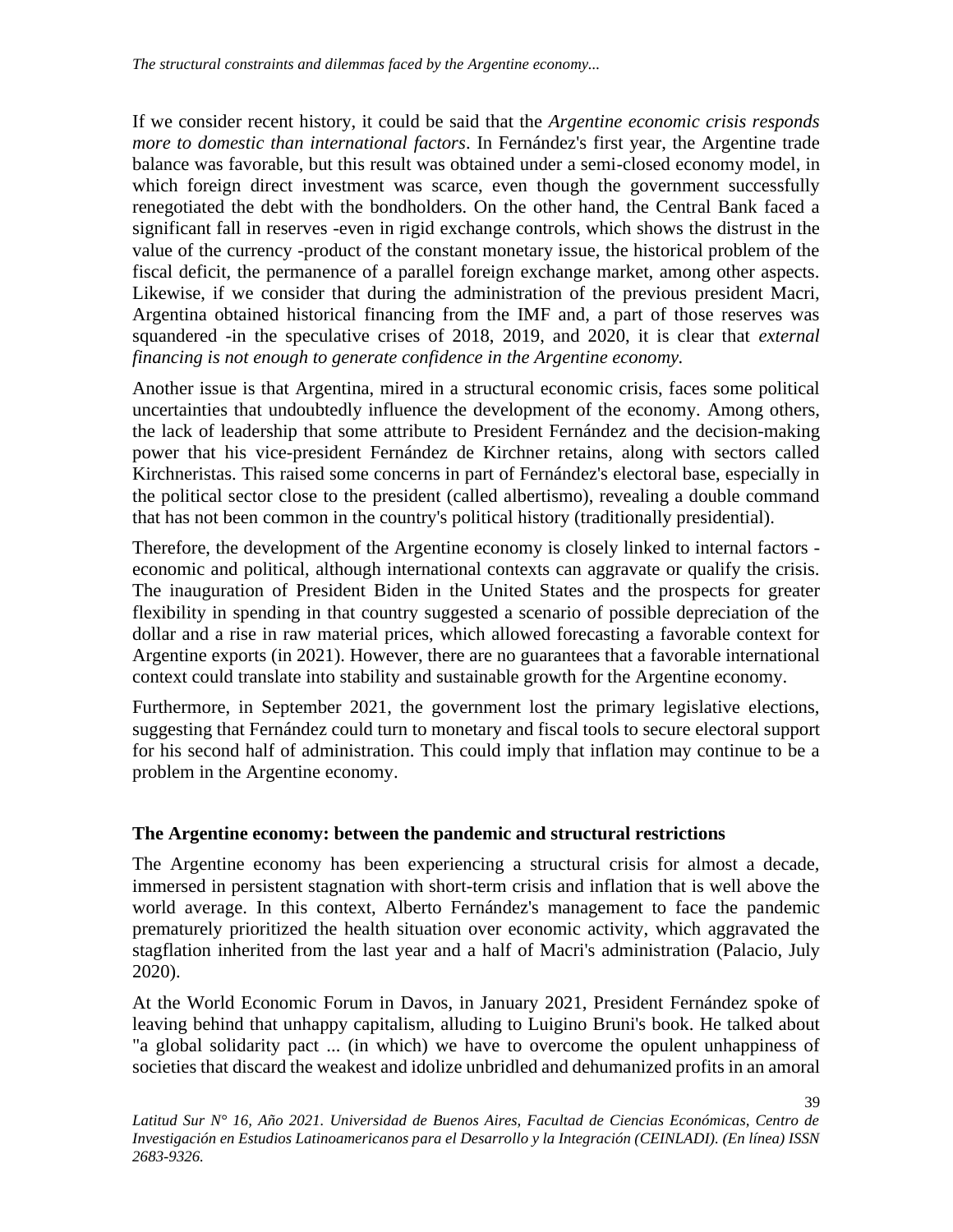way..." (Télam, 01/29/2021). However, during the first year of his tenure, most of the socioeconomic indicators went worse than the previous years. In 2020, Argentina evidenced a profound drop in real GDP, even compared to other countries in South America. In addition, poverty increased, and the economy experienced a significant decrease in the purchasing power of workers, especially those of the middle class.

Conversely, to what some neighboring countries and others around the world did to deal with the crisis, Argentina's political elite refused to cut their high incomes, even some of them hold the highest positions in the bureaucracy and are among the richest people in the country.

In 2021, the lifting of the restrictions imposed by the pandemic situation released the demand constrained, in 2020, allowing the economy to experience a strong rebound. Nonetheless, the structural constraints faced by the domestic economy make it difficult to foresee that, in the medium term, Argentina could face a path of sustainable economic and social development.



Source: own elaboration based on data from the International Monetary Fund. <https://www.imf.org/external/datamapper/NGDPDPC@WEO/ARG>

As we see in figure 1, in 2021, Argentine's GDP per capita could not even recover the level it had in 2010. It evidences the stagnation that the economy has been experiencing for more than a decade, mired in high inflation that, year after year, degrades the purchasing power of wages. According to the INDEC, the interannual inflation was 51.4% (August 2021 compared to the same month in 2020), and the accumulated inflation in the first eight months of the year, until August 2021, reached 32.3% (INDEC, agosto 2021a). On the other side, in the first six months of 2021, poverty reached 40.6% of the Argentine population and indigence 10.7% of said population (INDEC, primer semestre  $2021$ )<sup>3</sup>.

<sup>40</sup> <sup>3</sup> According to INDEC (primer semestre 2021), the percentage of households below the poverty line (PL) reached 31.2%, and 40.6% of the population reside there; Within this group, 8.2% of households are below the

*Latitud Sur N° 16, Año 2021. Universidad de Buenos Aires, Facultad de Ciencias Económicas, Centro de Investigación en Estudios Latinoamericanos para el Desarrollo y la Integración (CEINLADI). (En línea) ISSN 2683-9326.*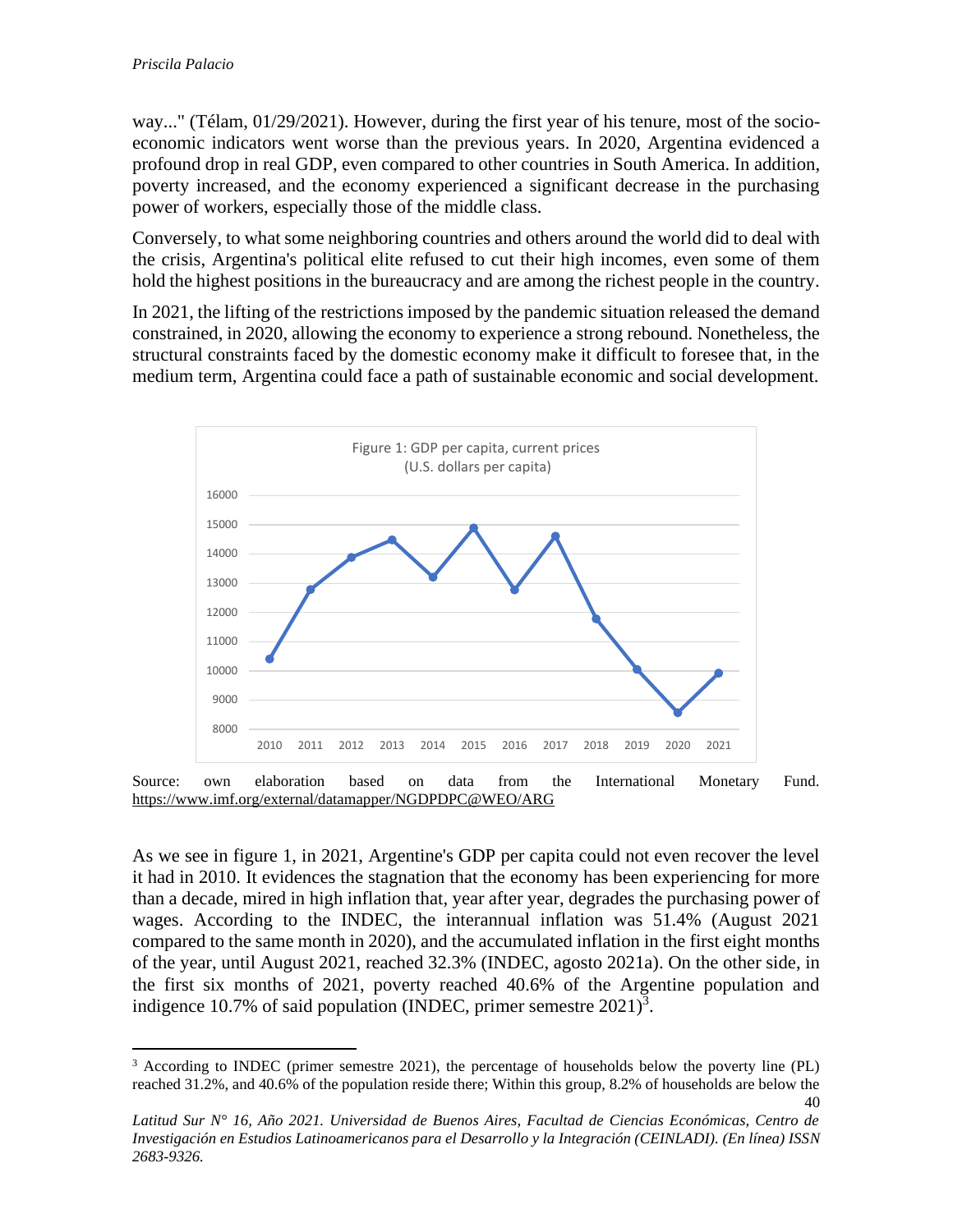

Source: own elaboration based on data from the International Monetary Fund. <https://www.imf.org/external/datamapper/PPPSH@WEO/ARG>

To this is added a decreasing trend of the Argentine GDP, in terms of world participation (figure 2) that makes explicit the lack of competitiveness of the Argentine economy, in a decade in which the relative closure of the domestic market predominated when compared with the degree of openness that prevailed worldwide (figure 3).



Source: own elaboration based on data from The World Bank. <https://data.worldbank.org/indicator/NE.TRD.GNFS.ZS?end=2020&locations=AR-1W&start=2010>

indigence line (LI), and 10.7% of the population reside there. Therefore, for the universe of 31 urban agglomerates that includes the Permanent Household Survey (PHS), 2.895.699 households are below the PL, which includes 11.726.794 people; within this group 756.499 households are below the IL, which represents 3.087.427 indigent. On the other hand, according to the agency, the incidence of poverty registered a reduction of 0.4 percentage points (p.p.) in households and 1.4 p.p. in people concerning the second semester of 2020. In the case of indigence, it showed an increase of 0.4 p.p. in households and 0.2 p.p. in people.

*Latitud Sur N° 16, Año 2021. Universidad de Buenos Aires, Facultad de Ciencias Económicas, Centro de Investigación en Estudios Latinoamericanos para el Desarrollo y la Integración (CEINLADI). (En línea) ISSN 2683-9326.*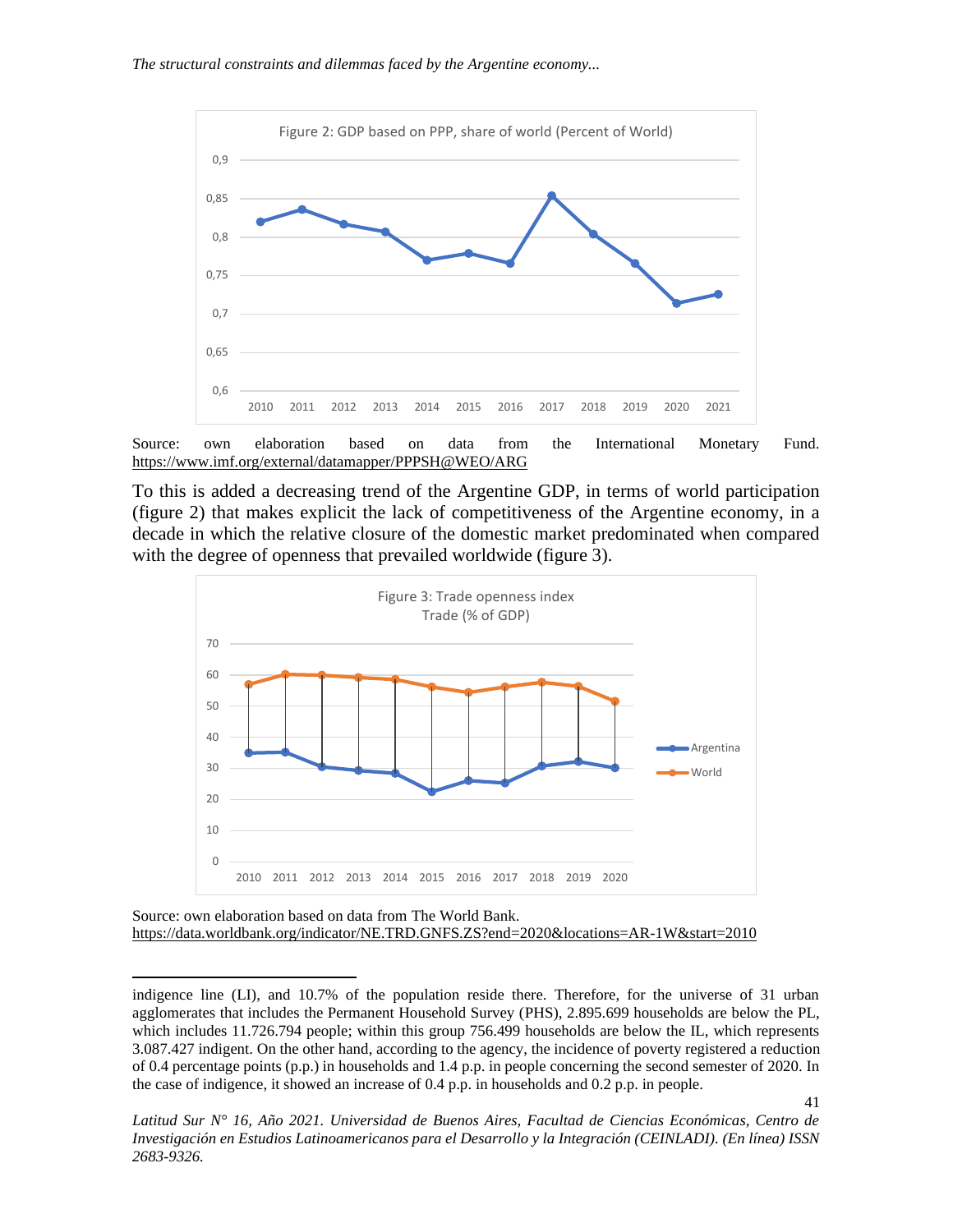Even though In the first eight months of 2021, the INDEC (agosto, 2021b) calculated a favorable trade balance of 10.649 million dollars, with an interannual variation (August 2021 compared to the same month of 2020) of  $+11.6\%$  for exports (seasonally adjusted series), and -0.5% for imports (seasonally adjusted series). According to that agency, the increase in exports was due, partly, to increase in prices (30%), especially in raw materials that are the main exports of the country; on the other hand, it was due to increase in quantities (25.7%).

Despite these encouraging data on the trade balance, the economy remains semi-closed and very regulated (with price and tariffs controls). Foreign direct investment is still scarce, even though the government successfully renegotiated, in 2020, the debt with the bondholders. Likewise, in 2020, the official exchange rate devaluated about 40 %, and the exchange rate that citizens pay in the formal market, equivalent to the official exchange rate plus a tax of 30 % (called PAIS), and other tax perception of 35 %, devaluated about 147 %.

In 2021 while the official exchange rate went from \$ 84.70 on 04/01/2021 to \$ 98.72 on 09/29/21 (BCRA), the gap with the free market dollar (called blue) remained around 90% (95% in January and 89% in September) (Source: Ámbito). The exchange gap continues to be a shortcoming for the development of the Argentine economy and promotes informality, speculation, and evasion. In addition, these disincentives the arrival of direct foreign investment, as well as the liquidation of foreign exchange from the export sector.

Meanwhile, the Central Bank continued experiencing difficulties for sustainable increasing reserves, which went from 39.501 million dollars -01/04/21- to 42.895 million dollars - 09/29/21 (BCRA). This happened even with a rigid exchange control, which shows the historical distrust in national currency (because of the constant monetary issue, the traditional problem of the fiscal deficit, the permanence of a parallel exchange market, among others).

Partly, that slight increase that the reserves show is due to the extraordinary transfer that Argentina received from the SDR distribution decided by the IMF (according to the disposition taken by that agency in March 2021 to complement the global reserves of the countries in the face of the pandemic situation). The transfer was on 08/23/21 for an amount equivalent to USD 4.334 million (Argentina.gob.ar), which implied that the BCRA's reserves went from 42.048 -08/20/21- to 46.306 million dollars -08/23/21 (BCRA), meaning the highest increase that reserves experienced in the first eight months of the year. Even so, the figures for the end of September show an initial trend towards the loss of BCRA's reserves.

| Table 1: BCRA International Reserves (in millions of dollars)* |        |  |
|----------------------------------------------------------------|--------|--|
| 01/04/2021                                                     | 39.501 |  |
| 02/04/2021                                                     | 39.134 |  |
| 03/04/2021                                                     | 39.784 |  |
| 04/05/2021                                                     | 39.645 |  |
| 05/04/2021                                                     | 40.433 |  |
| 06/04/2021                                                     | 42.202 |  |
| 07/05/2021                                                     | 42.678 |  |

*Latitud Sur N° 16, Año 2021. Universidad de Buenos Aires, Facultad de Ciencias Económicas, Centro de Investigación en Estudios Latinoamericanos para el Desarrollo y la Integración (CEINLADI). (En línea) ISSN 2683-9326.* 

42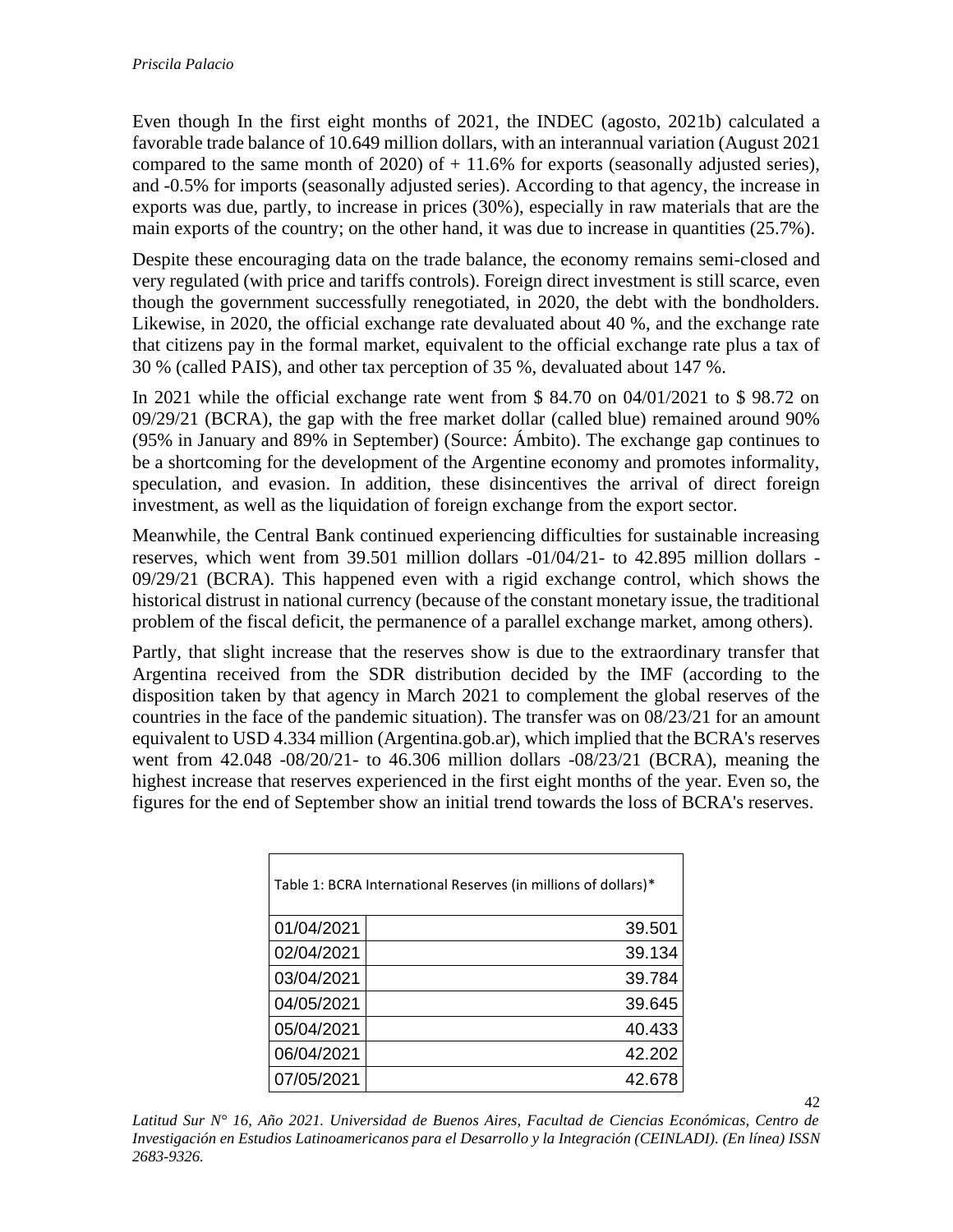*The structural constraints and dilemmas faced by the Argentine economy...*

| 08/04/2021 | 42.548 |
|------------|--------|
| 09/03/2021 | 46.033 |
| 09/29/2021 | 42.895 |

Source: own elaboration based on data from the Banco Central de la República Argentina (BCRA).

\* It was taken as the reference one of the first business days of each month and one of the latest days of September to show the evolution of the BCRA's reserves in the first eight months of 2021.



Source: own elaboration based on data from the Banco Central de la República Argentina (BCRA).

On the other hand, if during Macri's administration, Argentina obtained historical financing from the IMF and, a part of those reserves was squandered (in the speculative crises of 2018, 2019, and 2020), it is clear that external financing is not enough to generate confidence in the national economy.

Argentina, mired in a structural economic crisis, faces some political uncertainties that undoubtedly influence the development of the economy. Among others, the lack of leadership that some attribute to President Fernández and the decision-making power that his vice-president Fernández de Kirchner retains, along with sectors called Kirchneristas. This raised some concerns in part of Fernández's electoral base, especially in the political sector close to the president (called Albertismo), revealing a double command that has not been common in the country's political history (traditionally presidential).

Therefore, the development of the Argentine economy is closely linked to internal factors economic and political, although international contexts can aggravate or qualify the crisis.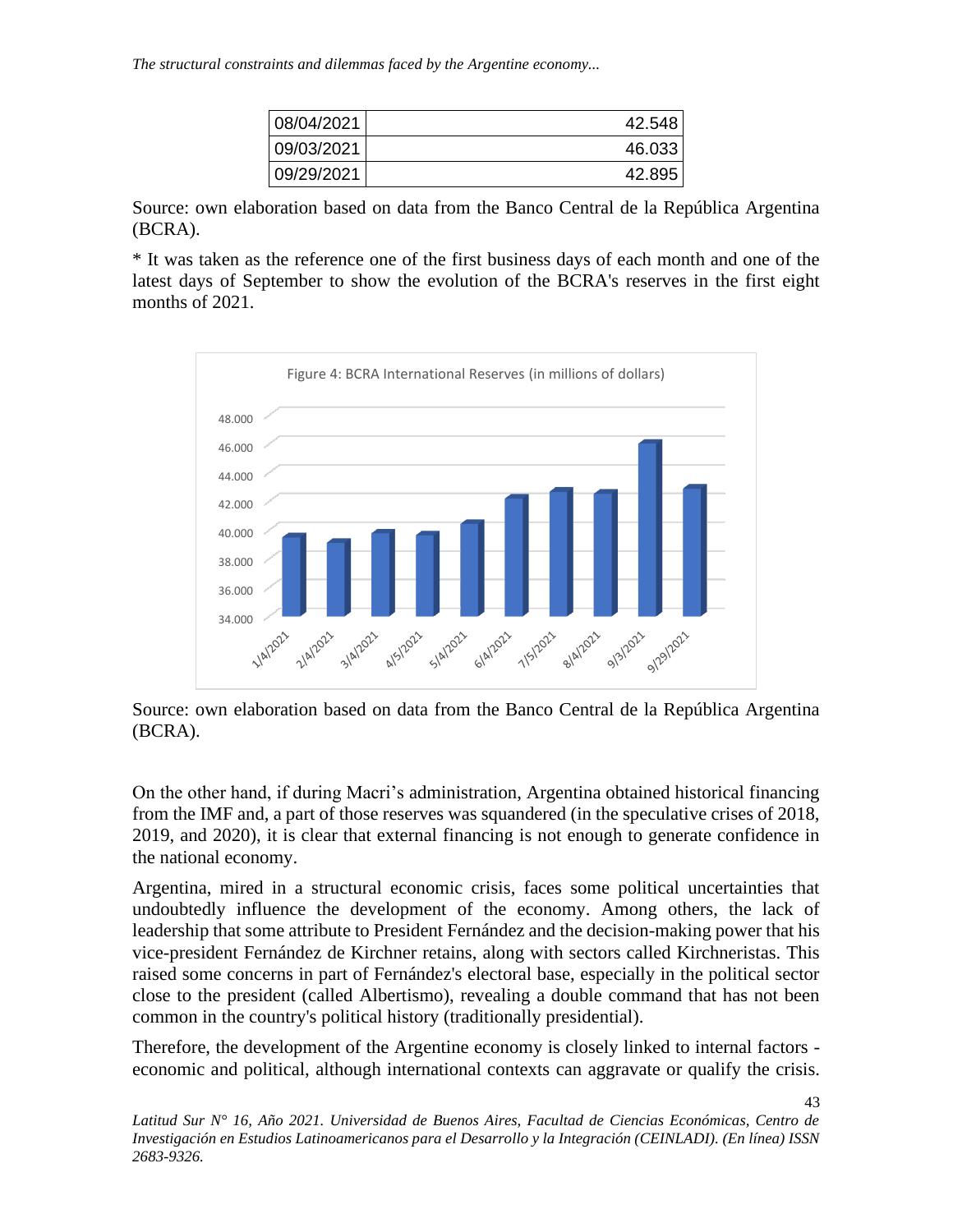The inauguration of President Biden in the United States and the prospects for greater flexibility in spending in that country suggested a scenario of possible depreciation of the dollar and a rise in raw material prices, which allowed forecasting a favorable context for Argentine exports (in 2021). However, there are no guarantees that a favorable international context could translate into stability and sustainable growth for the Argentine economy.

Furthermore, in September 2021, the government lost the primary legislative elections, suggesting that Fernández could turn to monetary and fiscal tools to secure electoral support for his second half of administration. This could imply that inflation may continue to be a problem in the Argentine economy.

The payment of foreign debt is another problem facing the Argentine economy in 2021. Much of that debt belongs to the IMF and the Paris Club. The debt with the IMF comes from a Stand-By loan that the IMF granted to Argentina in 2018 - valued in Special Drawing Rights<sup>4</sup>. This loan, disbursed between 2018 and 2019, was exceptional due to its historical amount (around 45 billion dollars - without considering interest). Some analysts argue that the previous IMF management (led by Lagarde) made a mistake in granting Argentina that significant amount of money when the country was going through a severe speculative crisis -during the last stage of the Macri government. Others argue that the granting of said credit was a support that Trump gave to the re-election of President Macri -who failed in 2019 (remember that the United States is the main contributor to that international agency).

Argentina's debt represents a heavy financial burden for the IMF when the agency must help other member countries facing needs due to the pandemic. Likewise, it symbolizes one more diagnostic error in a controversial relationship between said agency and Argentina. For Argentina, the negotiation with the IMF is imperative since the country obtained, in June, a grace period from the Paris Club until March 2022, after agreeing that it would pay 430 million dollars to that organization, instead of the 2.4 billion dollars that expired in July of this year. This agreement allowed it to avoid the default with the Paris Club and represented a debt relief of 2000 million dollars for this year (DW, 06/22/21), considering that the country could not still seal an agreement with the IMF.

So, the agreement is necessary for Argentina and the IMF -although, there is a tacit consensus that the terms will be extended because the IMF does not accept reductions in the countriesˈ debt with it. Possibly, the Biden administration will not obstruct the completion of this negotiation. However, the main concerns come from the Argentine political sphere since the country should apply a series of readjustments - traditionally demanded by the IMF - that provoke resistance within the Fernández administration (especially in sectors of Kirchnerism). Even political opponents criticized the government for some adjustments already implemented by Economy Minister Guzmán (such as reducing the salary increases of retirees in Argentina). In an electoral year, a commitment to reduce the fiscal deficit was not very viable for a government that calls itself a "Peronist."

The Argentine economy is almost outside the international capital market, and Argentine assets are of little interest to foreign investors (much more without an agreement with the

<sup>4</sup> It is the currency of the IMF, whose value depends on the average of a basket of currencies made up of the US dollar, the euro, the British pound, the Chinese renminbi, and the Japanese yen.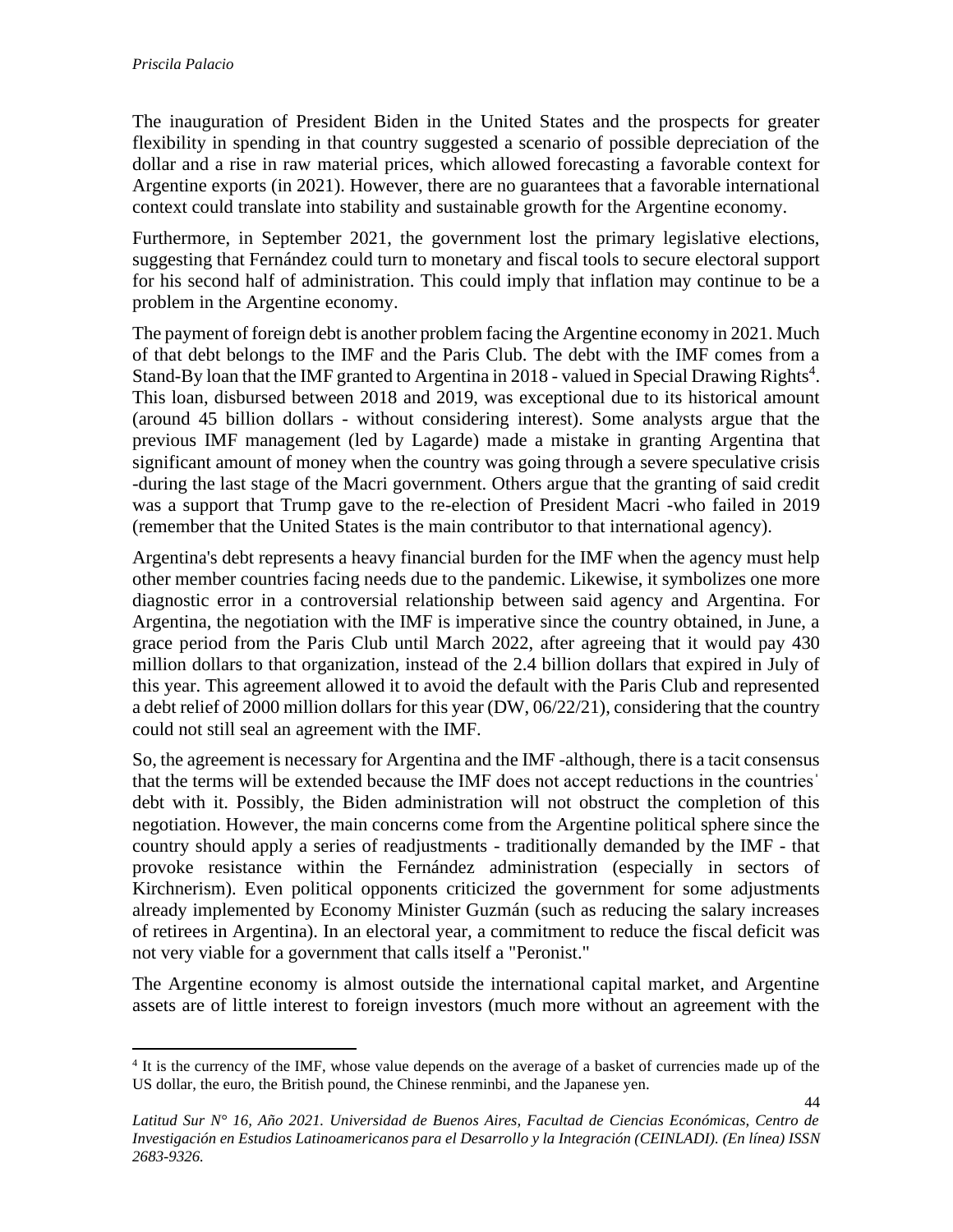IMF). It is not only that the structural economic crisis and the rigid exchange control are a discouragement for potential investors but also Argentina's historical legal insecurity. Many view Fernández's economic management with distrust because of the political weight attributed to Kirchnerism.

## **The possible impacts of global political changes, on the development of Argentina, by 2021**

In addition to the prolongation of the pandemic, perhaps the most important political change that occurred globally in 2021 was the change of government in the United States.

The inauguration of President Biden in the United States, with a more flexible, open, and less confrontational agenda with Latin America than the neo-mercantile position evidenced by the former President Trump, would not necessarily translate into an alignment of Argentina's foreign policy or an immediate benefit for the Argentine economy. President Biden was vice president of Barack Obama, with whom Cristina Fernández de Kirchner had a distant relationship and some tensions in the rhetorical, judicial, and economic levels. Although some analysts believe that Fernández could exercise a pragmatic foreign policy that differs from the tense relations that his vice president maintained with the United States, he has shown his longing for those periods in which predominated in the region left and center-left governments (Hugo Chávez in Venezuela, Lula da Silva in Brazil, Evo Morales in Bolivia, etc.).

His government even granted political asylum to former president Evo Morales and explicit support for the candidacy of Luis Arce in Bolivia - even at the cost of meddling in domestic political affairs in that country. Likewise, Fernández refused to recognize Guaidó as interim president of Venezuela (an issue on which the Biden administration continues with the position of his predecessor, Donald Trump) and, although his government has recognized the human rights violations denounced by the UN, at the beginning of January of this year, Argentina sent representatives for the assumption of the controversial Venezuelan assembly (considered illegitimate by the United States, the Lima Group, and many other countries).

On the other hand, last year, Argentina tried to impose Gustavo Béliz as a candidate to preside the Interamerican Development Bank (IDB), seeking to boycott Mauricio Claver-Carone the candidate proposed by the United States. However, the Argentine initiative did not find an echo in most of the region, and the US candidate ended up prevailing, which meant a new turn in the traditional policy of that body (historically led by a Latin American).

The Argentina's ruling coalition reveals an anti-American sentiment that has traditionally characterized a part of the society. Despite the affinities that could be found between the Biden administration and the Argentine government -fundamentally, in areas such as the climate change agenda or other multilateral issues, the air that prevails amid some Argentine politicians tends to associate the United States with an imperialist country; and the antiimperialism or the search to counterbalance US power, always had adherents in Argentina.

The purchase of vaccines for Covid caused another controversy in Argentina. Even though the country had contributed from the beginning to the development of the Pfizer vaccine, in 2020, the government decided not to agree on the acquisition of them. On the contrary, it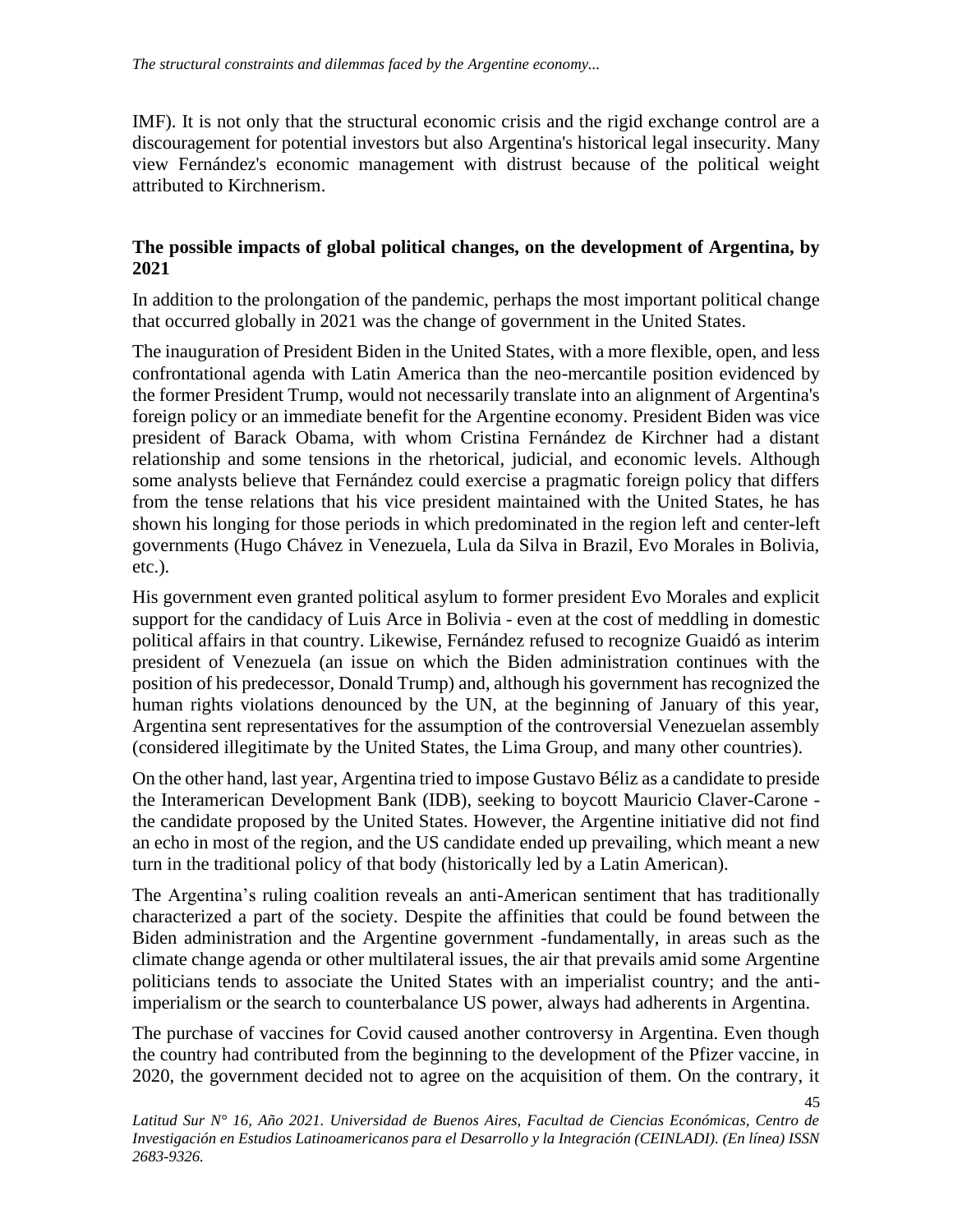decided to buy the vaccines from Russia. Although this year, due to the prolongation of the pandemic and the difficulties in supplying the Russian vaccine (Sputnik), the government ended up negotiating the purchase of vaccines from other laboratories, including Pfizer. Some argue that the initial bet for the Russian vaccine was due more to ideological issues of the ruling coalition than to the health interests of the Argentine citizenry.

Finally, while some speculated that the tension between Brazil's Biden and Jair Bolsonaro could represent an opportunity for Argentina to become a regional leader and a counterpart to the United States, this position appears to be closer to being filled by Mexico than Argentina. The ideological tensions observed within the Argentine government could lead to different positions with the United States at the regional level; likewise, López Obrador has proven to be a pragmatic president who even managed to maintain good relations with the confrontational Trump.

Furthermore, although the United States is still an important trading partner for Argentina, and this country received, in July 2021, a donation of 3.5 million vaccines from the United States government to face the pandemic, the bilateral relations in these eight months have not progressed. They stayed more at a rhetorical level without concreting practical strategies.

## *Some reflections on the looming international outlook*

Between the seventies and eighties of the twentieth century, in the field of international political economy proliferated some studies that focused on the decline of the United States' power, especially around the Theory of Hegemonic Stability (whose mentor was Charles Kindleberger). In those studies, the academics focused on what an international transition would be like in the face of the weakening of the US power and which power would take its place on the world stage (at that time, the US faced a severe stagflation crisis).

However, a large part of these studies lost relevance during the 1990s because of the implosion of the Soviet Union and the consecration of the United States as a world power. At the beginning of this century, some scholars used the term "empire" to refer to the United States (as for unilateral power). Nevertheless, the last international financial crisis originated in the United States (2007-2009) made explicit the vulnerabilities and fragilities of their economy due to the deficit that the country has been dragging for a long time. The triumph of Donald Trump represented an attempt by the formal working class and the conservatives of that country to revive their historical power, threatened by the rise of China.

The Trump administration maintained a neo-mercantilist imprint unleashing what some called a "trade war" with China and has held a tough stance in the economic and migratory field with Latin American countries. Its foreign policy seems to have marked a realistic parenthesis in the idealism that has predominated in the projection of that country -under the Wilsonian imprint (see Kissinger, 2001). It is important to remember that liberalism (idealism) does not necessarily imply the non-use of war as an international intervention mechanism. For that reason, it was not surprising that the Trump administration avoided new wars for that country while it showed its complacency with Russia (China's potential rival in the Asian region) and promoted negotiations with Maduro in Venezuela.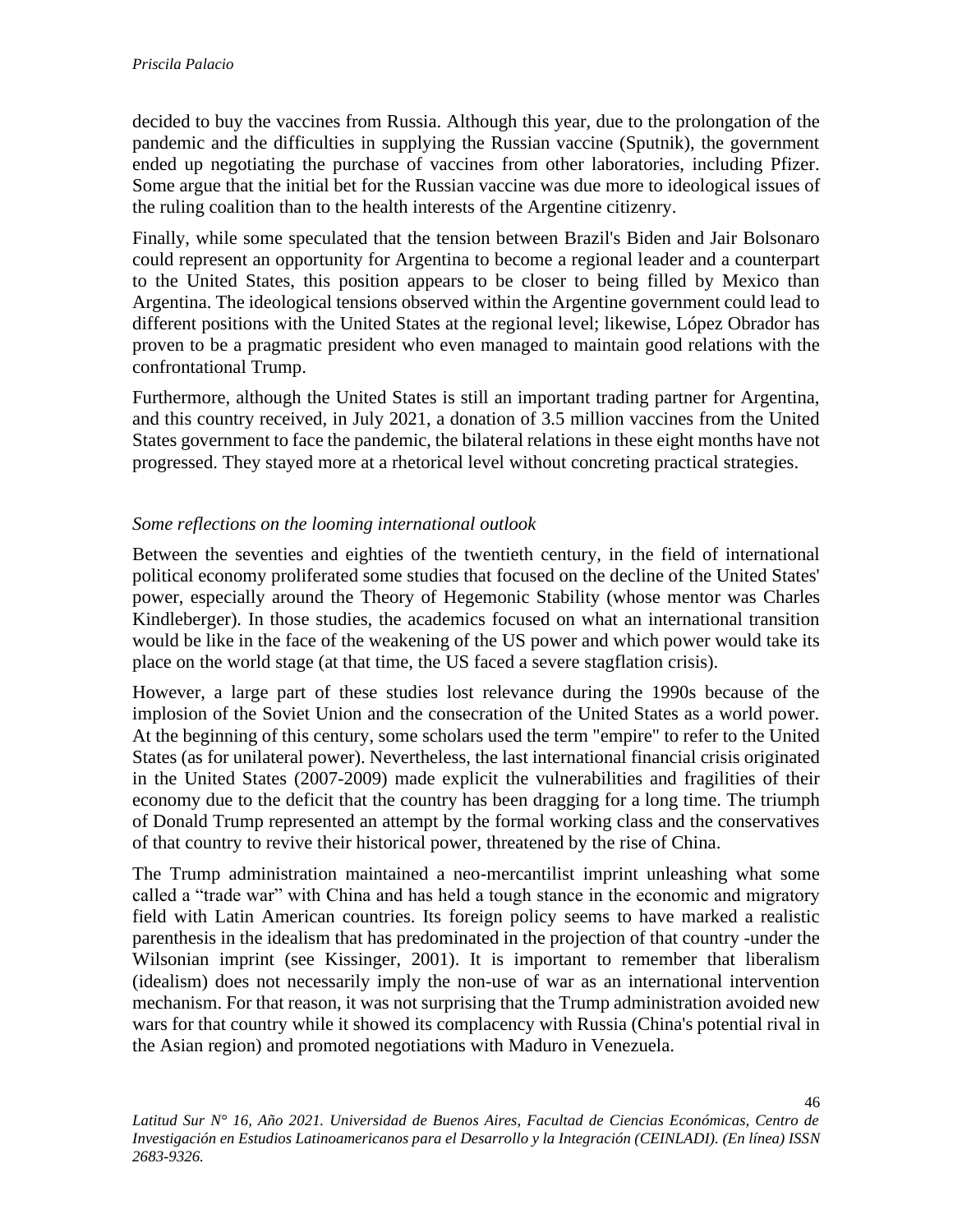Biden's foreign policy could take up some aspects of that idealism -traditional in the US foreign imprint, which envisions more conflictive relations, with countries like Russia, and even with China (as his government already demonstrated during the first months of his mandate). Even so, perhaps domestic issues could weigh more heavily in the immediate challenges facing the Biden administration, rather than concern for its regional projection towards Latin America and, much less, towards Argentina. The severe crisis that the United States is experiencing because of the pandemic, the political polarization that caused Trump's failed reelection, and the high indices of ethnic confrontation are some troubles dragged by that country. Beyond resuming a position in the multilateral sphere (to make up for the isolation shown by the Trump administration), at the Latin American level, the priorities of the United States may focus on migratory issues and trade issues - especially around Mexico, Central America, and some traditional allies of that country.

Perhaps some scholars will be tempted to revisit those concepts that alluded to the weakening of the power of the United States and try to project them for the current century.

## **The debate on domestic factors versus international factors in International Relations and the Argentine case as a counterpoint to the analysis of Snyder (1991)**

From the International Relations (IR), the issue of the incidence of domestic (internal) factors in international events and studies has been a matter of debate for one of the main theoretical traditions of this discipline, such as Realism.

In *Realismo y Cambio Internacional* (Palacio, 2019a), the author argues that domestic factors are significant in the study of international affairs. Her argumentation is based on the work of Robert Gilpin (1981), one of the great thinkers of realist theory. Following Gilpin's approach, Palacio points out that multiple internal factors could weigh on the foreign policy of states, such as political personalities, socio-political and economic structure, among others. In addition, that internal factors are relevant, dynamic, and intervene in the rise and fall of the great powers. Thus, she points out that: "internal and external developments are in many cases merely different aspects of the same set of operating forces; they are distinguished from one another only for analytical purposes" (Gilpin, 1981: 159 cited by Palacio, 2019a: 246).

On the other side, she also emphasizes the role of political leaders. The changes in the history of the world have been driven by political or military leaders or elites, who have grasped the environmental possibilities, and rearranged their societies to take advantage of such opportunities (Gilpin cited by Palacio, 2019a: 246-7). Likewise, Palacio points out that the transcendence Gilpin attributes to political leaders takes his approach away from structuralist realism and brings it closer to the cognitive perspective<sup>5</sup>. Cohen  $(2008 \text{ cited by Palacio},$ 2019a: 247) shows that the level of cognitive analysis is analogous to Waltz's first image. It focuses on the ideas and consensual knowledge that legitimize government decision-making - in contrast to the rational actor model (prevalent in contemporary realism).

47

<sup>5</sup> It is also known as constructivism.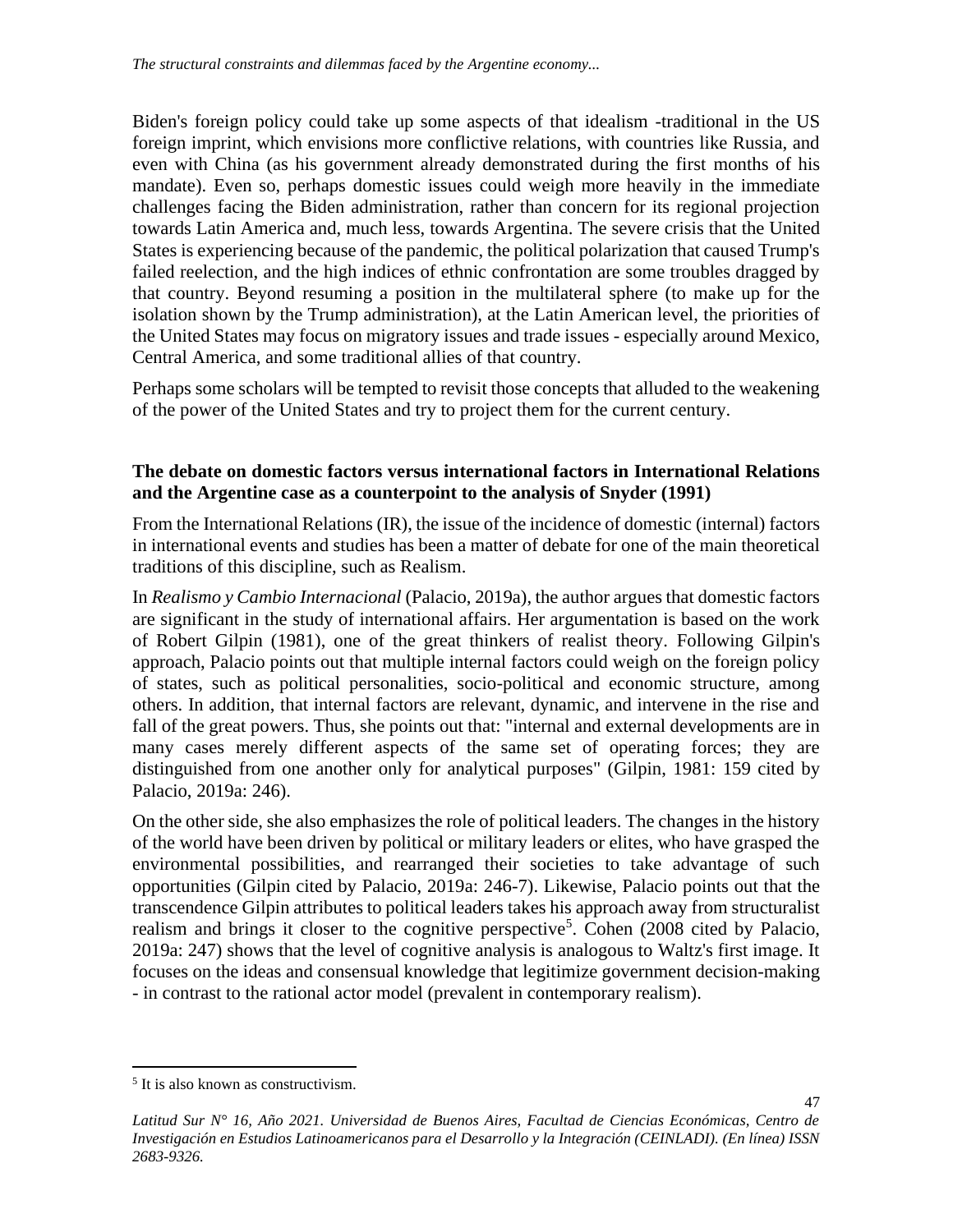Palacio (2019a) says that Gilpin's appreciation of the domestic factors that influence the process of systemic change allows incorporating both aspects of the cognitive level in the realistic study. On the other hand, regarding the connection between domestic and international factors, Gilpin (cited by Palacio, 2019a) considers the relationship between public and private profit is fundamental. He says property rights are a mechanism to reconciling social and private benefits or costs. That way, he recognizes the role of elites but also the importance of influence peddling within the state.

Snyder (1991 cited by Palacio, 2019a: 248) observed that among the great powers, domestic pressures often outweigh international ones in the calculations of their political leaders. Furthermore, he concluded that influence peddling exists in almost all political systems, to some degree, and tends to benefit the interests of concentrated groups. The role of domestic factors in international politics has already been recognized by classical realists. Even in the American academy, one of the promoters of domestic analysis was Katzenstein, who - in 1978, published an investigation that demonstrated that domestic structures shape political strategies in the international political economy (Cohen, 2008 cited by Palacio, 2019a: 248).

Likewise, Palacio (2019a) maintains that another significant contribution in the study of domestic factors came from Robert D. Putnam. In Diplomacy and domestic politics, the logic of two-level games (1988), Putnam argues that domestic politics and international relations are generally tangled. It is fruitless to debate whether domestic politics determine international relations, or vice versa, because the answer is "both, sometimes." There are episodes of diplomacy where the interpretations made, in terms of domestic causes and international effects (Second Image), or international causes and domestic effects (Second Inverted Image), constitute a partial equilibrium analysis. In this partial analysis, part of the story is lost; fundamentally, how the domestic politics of many countries are entangled through diplomatic negotiation (Putnam, 1988 cited by Palacio, 2019a: 248).

For Putnam, the politics of international negotiation is a two-tier game. At the national level, the domestic groups pursue their interests by pressuring the ruler to adopt favorable policies, and politicians seek power by forming coalitions between these groups. At the international level, rulers seek to maximize their ability to satisfy domestic pressures while minimizing the adverse consequences of foreign developments. Neither game can be ignored by the main decision-makers, while their countries remain interdependent but sovereign (Putnam, 1988 cited by Palacio, 2019a: 249).

Furthermore, Palacio says that many authors criticized structuralism realism for leaving aside domestic factors. Putnam criticized state-centric literature that exposes the state as a unitary actor. He argues that a way of considering the domestic determinants of foreign policy must take into account politics: parties, social classes, interest groups (economic and noneconomic), legislators, and even elections, and public opinion, not only executive officers and institutional agreements. He points out that even if the state legislature is arbitrarily excluded, as much of literature does, it is wrong to assume that the executive is unified in its vision. Central executives have a role in mediating between domestic and international pressures because they are directly exposed to both spheres, not because they are united on all issues or isolated from domestic politics (Putnam, 1988).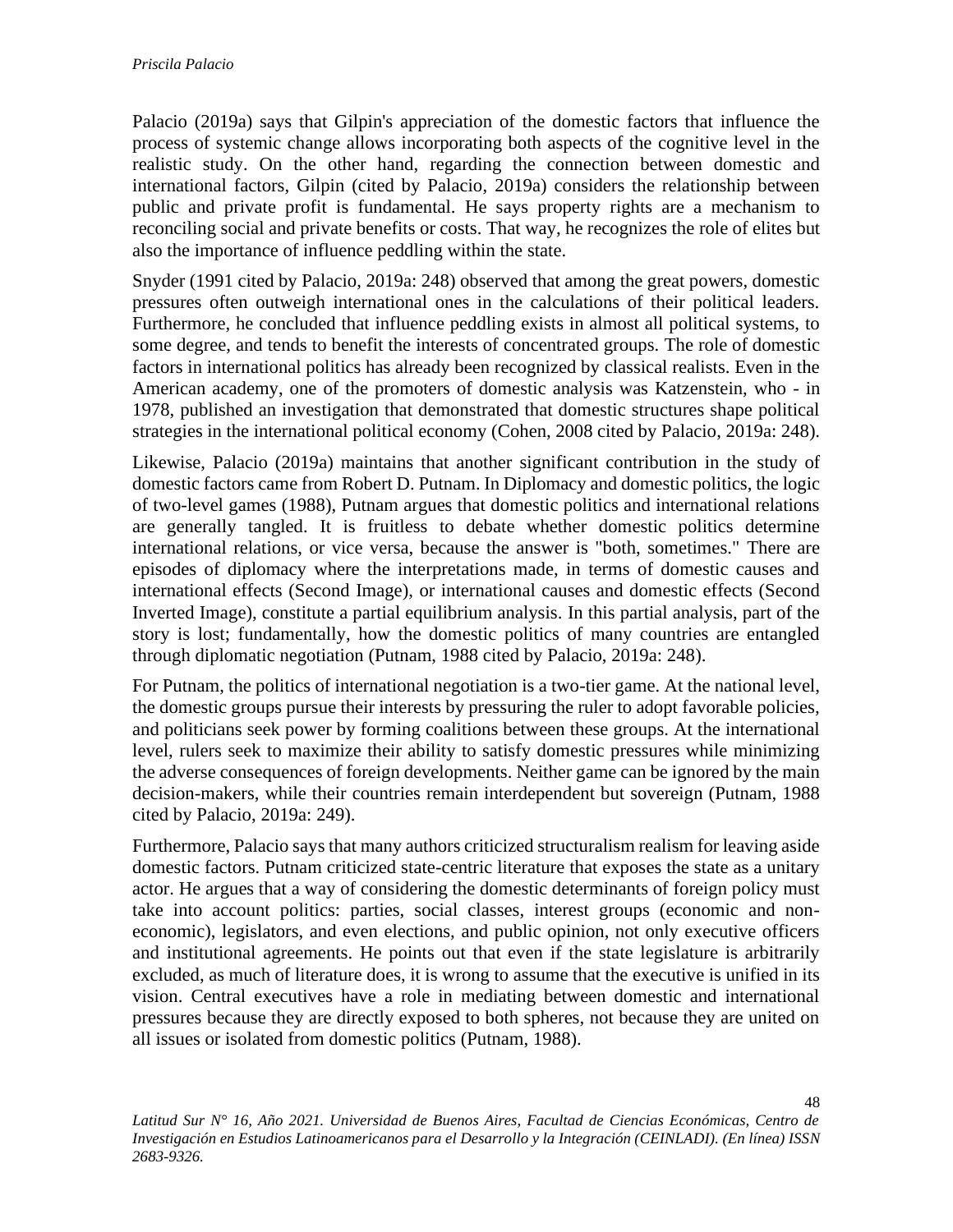This way, Palacio (2019a) argues that to give a greater degree of realism to realism, the inclusion of domestic factors is fundamental when studying the political practice of States, especially the powerful ones. Although, this article aimed to the analysis of a peripheral country in world politics, such as Argentina. For Palacio, the approximation between theory and practice is only possible if the former incorporates into the analysis of international relations the multiplicity of factors that, according to events, influence the decision-making of States and, more precisely, of their politicians.

Although Argentina is a peripheral country whose macroeconomy is influenced by the events of the world market, due to its historical dependence on primary exports, it is evident that its domestic factors, especially the ideology of the ruling elite, play a predominant role in the position adopted by the country, both regionally and globally. This situation was observed from the beginning of the Kirchner governments, first under the management of Néstor Kirchner, and later it became more evident during the two governments of his wife, Cristina Fernández de Kirchner. However, during the Macri administration, the weight of internal factors also played a predominant role in the definition of government policies, compared to the impact of international events (Palacio, 2019b). Likewise, the weight of ideology in the current government of Alberto Fernández is also explicit, due to the significant role played by the former president and current vice-president, Fernández de Kirchner, in said administration.

Despite having a favorable context, due to the growth in international prices of raw materials, especially since the second half of 2020, the relative closure of the domestic economy makes it difficult to buy imported products, even those originating in MERCOSUR. Furthermore, the relative isolation of capital markets, as well as the support for left or center-left political regimes in the region, even at the cost of experiencing some political isolation and deepening divergences in the regional bloc, also show that Argentine governments weigh the impacts of political decisions, more at the national level than at the international level.



Figure 5: Commodity price index and the price index of agricultural products

Source: based on data from the Banco Central de la República Argentina (BCRA).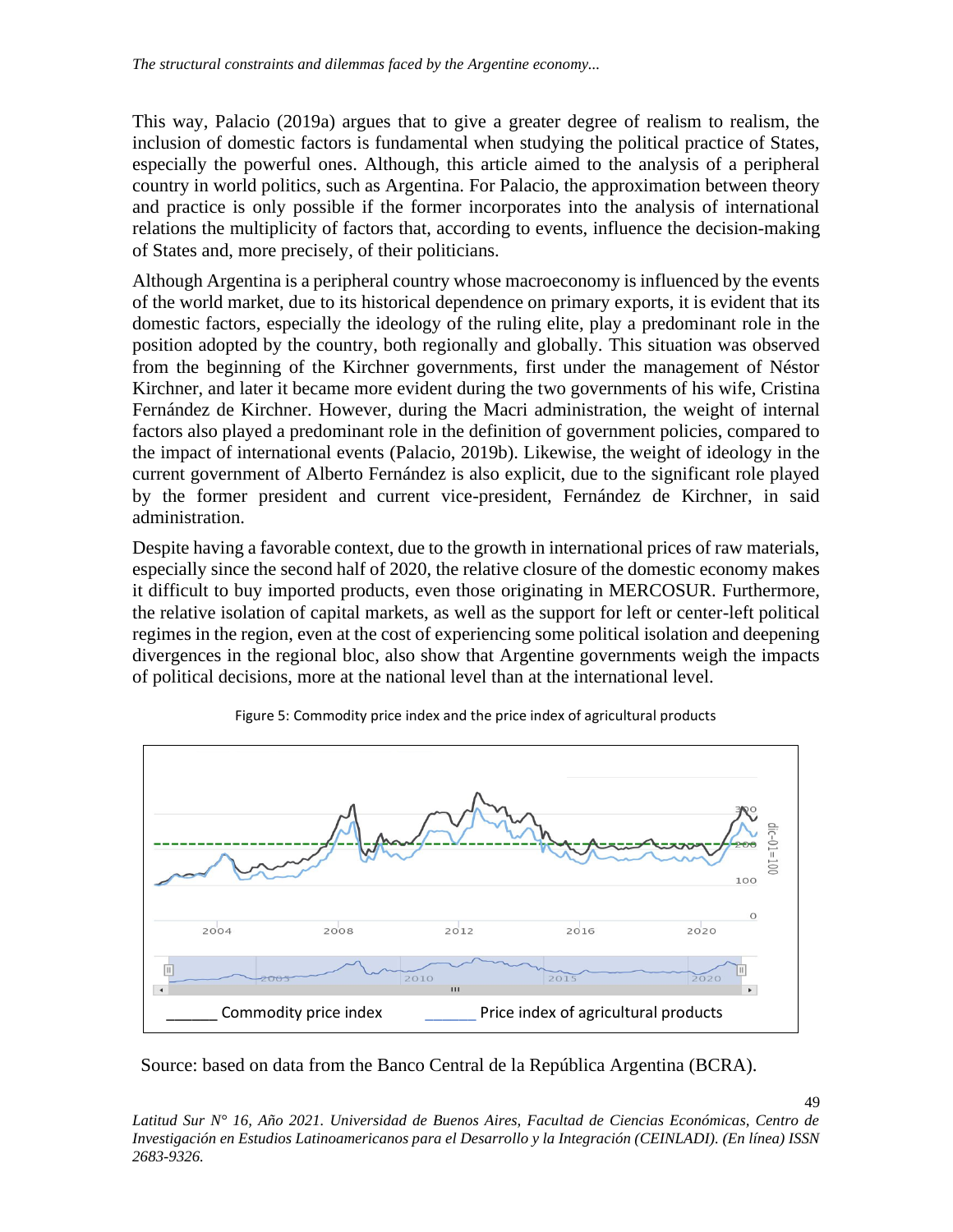The cost of financing for companies -especially SMEs- continues to be high, even after discounting the persistent and high inflation that the economy has experienced for more than a decade, which translates into negative expectations for entrepreneurs, which undermines initiatives investment.

Possibly the situation could be explained by arguing that part of Fernández's electoral support base assumes an anti-capitalist ideology since they consider that this model is responsible for the significant layer of structural poverty generated in the country in recent decades. These social and political groups claim subsidies and social benefits that, in savage capitalism, it would be difficult to implement. In some way, these claims agree to claims raised in the last decades, at the regional and international level, concerning the human right to a universal subsidy for maintenance.

## **Final thoughts**

Although in 2021, the economy showed a rebound after the pronounced fall that it had the previous year, mainly due to the lift of the sanitary restrictions since the end of 2020, the growth took place in a closed economy, with strict exchange controls, high inflation, and economic informality.

In addition, this rebound occurred within the framework of a generalized recovery that the world economy showed after the great fall that occurred the previous year due to the pandemic. Thus the recovery of the economy was driven by domestic demand and by a favorable international context experienced by the country due to the high prices of raw materials, which meant a tailwind for the Argentine economy.

However, Argentina faced difficulties in meeting its international debt commitments with the IMF and the Paris Club, which implied that part of the profits obtained by the government from renegotiating the debt the previous year was diluted. Therefore, Argentina continues to be excluded from the international capital markets.

This means that part of government spending continues to be covered with monetary issuance, which translates into persistent inflation that has degraded the competitiveness of the Argentine economy for ten years. As the BBVA (05/01/2021) points out, the pandemic left the country with two macroeconomic imbalances: 1) a record fiscal deficit in the last 40 years, and 2) an excess of pesos that the economy must process, as a result of the monetary issue necessary to cover the said deficit in 2020. In addition, the government continues to bet on the official exchange rate as the main anti-inflationary anchor. It implies that the gap with the currency traded in the blue market (unofficial) reaches almost 100%.

The cost of financing for companies -especially SMEs- continues to be high, even after discounting the persistent and high inflation that the economy has experienced for more than a decade, which translates into negative expectations for entrepreneurs, and undermines initiatives investment.

Nevertheless, if we consider that during the administration of the previous president Macri, Argentina obtained historical financing from the IMF and, a part of those reserves was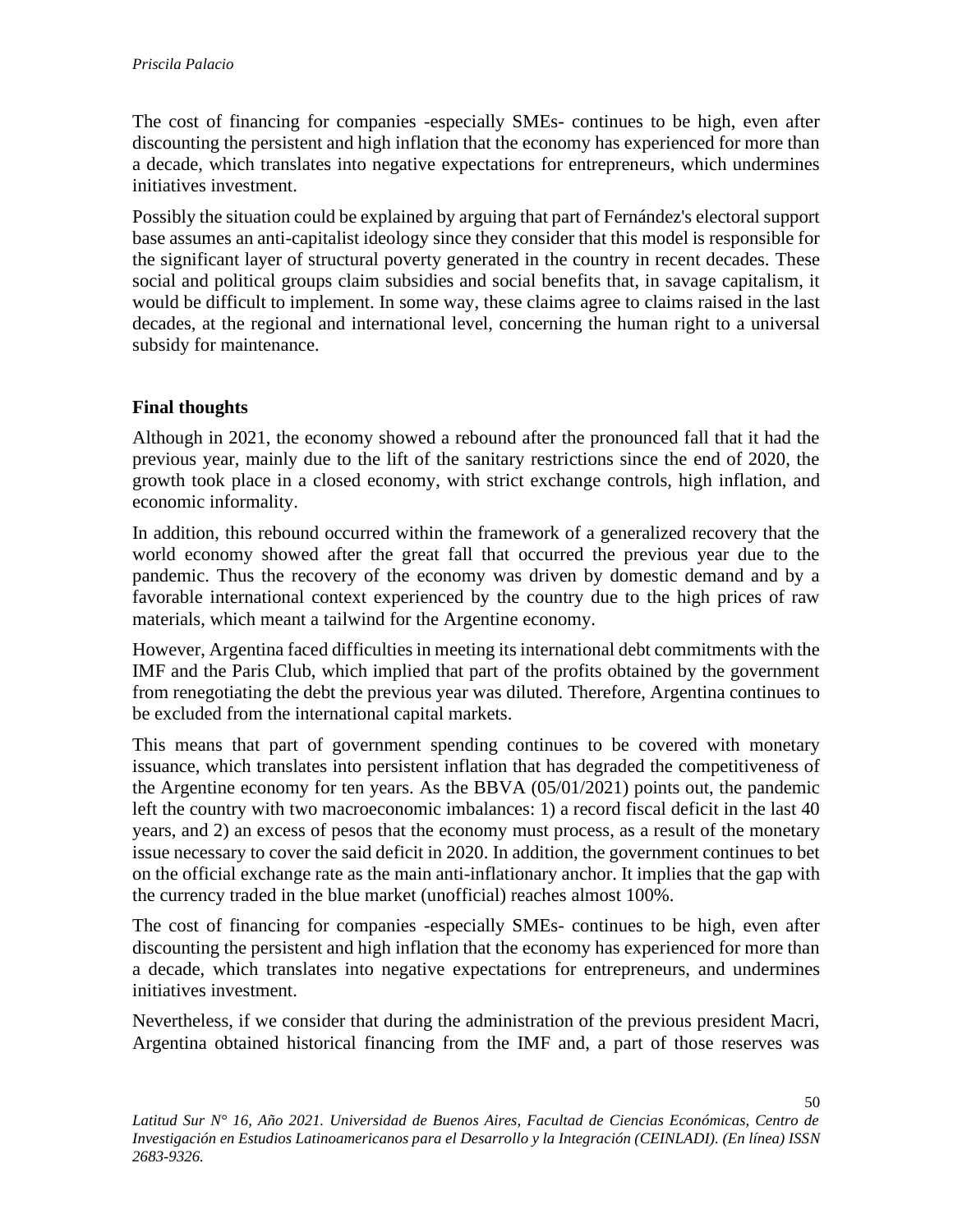squandered -in the speculative crises of 2018, 2019, and 2020, it is clear that external financing is not enough to generate confidence in the Argentine economy.

Informality, poverty, and the degradation of the purchasing power of the middle class are factors that, in a certain way, have been functional to sustain in power the elites that offer minimal aid (subsidies) in exchange for electoral fidelity. For this reason, the politicians tend to look inward, to guarantee their permanence in power, rather than outward, where the country -more and more- loses relevance, both in terms of production and participation in trade and world politics. Therefore, for Argentina, domestic factors seem to predominate over international ones when governments define the course of national and foreign politics.

## **Bibliographic references**

Instituto Nacional de Estadística y Censos -INDEC (primer semestre, 2021). "Incidencia de la pobreza y la indigencia en 31 aglomerados urbanos. Primer semestre 2021". *Condiciones de vida*. Vol. 5. N° 13. Informes técnicos. Ministerio de Economía, Argentina.

Instituto Nacional de Estadística y Censos -INDEC (agosto, 2021a). "Índice de precios al consumidor (IPC). Agosto 2021". *Índices de precios*. Vol. 5. N° 28. Informes técnicos. Ministerio de Economía. Argentina.

Instituto Nacional de Estadística y Censos -INDEC (agosto, 2021b). "Intercambio comercial argentino. Cifras estimadas de agosto de 2021". *Comercio exterior*. Vol. 5. N° 16. Informes técnicos. Ministerio de Economía. Argentina.

Kissinger, H. (2001). *La diplomacia.* Trad. by Mónica Utrilla. Fondo de Cultura Económica. 2° Ed. México.

Palacio, P. (2020). "La economía argentina en 2020: entre la crisis del Covid-19 y las restricciones estructurales del desarrollo periférico". Latitud Sur. N° 15. Año 2020. <https://ojs.econ.uba.ar/index.php/LATSUR/index> [Accessed 06/06/2021]

Palacio, P. (July 2020). "COVID-19 and the Economic Crisis in Argentina". [E-International](https://www.e-ir.info/)  [Relations.](https://www.e-ir.info/)<https://www.e-ir.info/2020/07/21/covid-19-and-the-economic-crisis-in-argentina/> [Accessed 06/06/2021]

Palacio, P. (2019a), *Realismo y Cambio Internacional. Estudio sobre la obra de Robert Gilpin "War and Change", su aporte y contemporaneidad en el siglo XXI. Una mirada a Estados Unidos, China y Rusia*. Ed. Almaluz. Buenos Aires.

Palacio, P. (2019b). "La reformulación de la política exterior argentina en el gobierno de Macri: el difícil equilibrio entre los cambios globales y las crisis domésticas (2015–2018)". *Anuario Latinoamericano - Ciencias Políticas y Relaciones Internacionales*. Vol. 7/2019. DOI: [http://dx.doi.org/10.17951/al.2019.7.193-212.](http://dx.doi.org/10.17951/al.2019.7.193-212) [Accessed 06/06/2021]